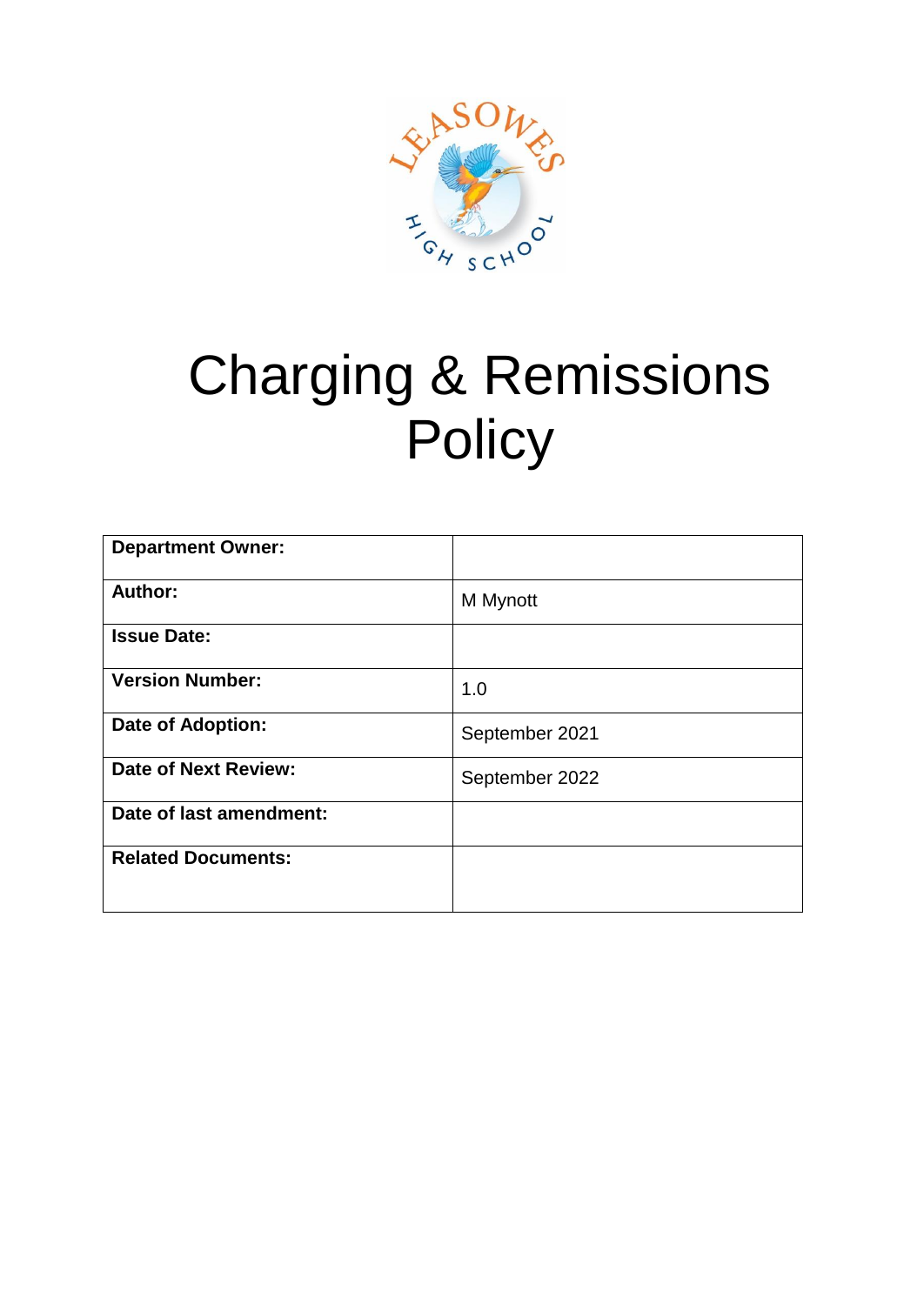## **Aims**

Our school aims to:

- Have robust, clear processes in place for charging and remissions
- Clearly set out the types of activity that can be charged for and when charges will be made

## **Legislation and guidance**

This policy is based on advice from the Department for Education (DfE) on [charging for](https://www.gov.uk/government/publications/charging-for-school-activities)  [school activities](https://www.gov.uk/government/publications/charging-for-school-activities) and [the Education Act 1996,](http://www.legislation.gov.uk/ukpga/1996/56/part/VI/chapter/III) sections 449-462 of which set out the law on charging for school activities in England. Academies are required to comply with this Act through their funding agreements.

This policy complies with our funding agreement and articles of association.

## **Definitions**

- **Charge**: a fee payable for specifically defined activities
- **Remission**: the cancellation of a charge which would normally be payable

#### **Roles and responsibilities**

#### **The governing board**

The governing board has overall responsibility for approving the charging and remissions policy, but can delegate this to a committee, an individual governor or the headteacher.

The governing board also has overall responsibility for monitoring the implementation of this policy.

#### **Headteachers**

The headteacher is responsible for ensuring staff are familiar with the charging and remissions policy, and that it is being applied consistently.

## **Staff**

Staff are responsible for:

- Implementing the charging and remissions policy consistently
- Notifying the headteacher of any specific circumstances which they are unsure about or where they are not certain if the policy applies

The school will provide staff with appropriate training in relation to this policy and its implementation.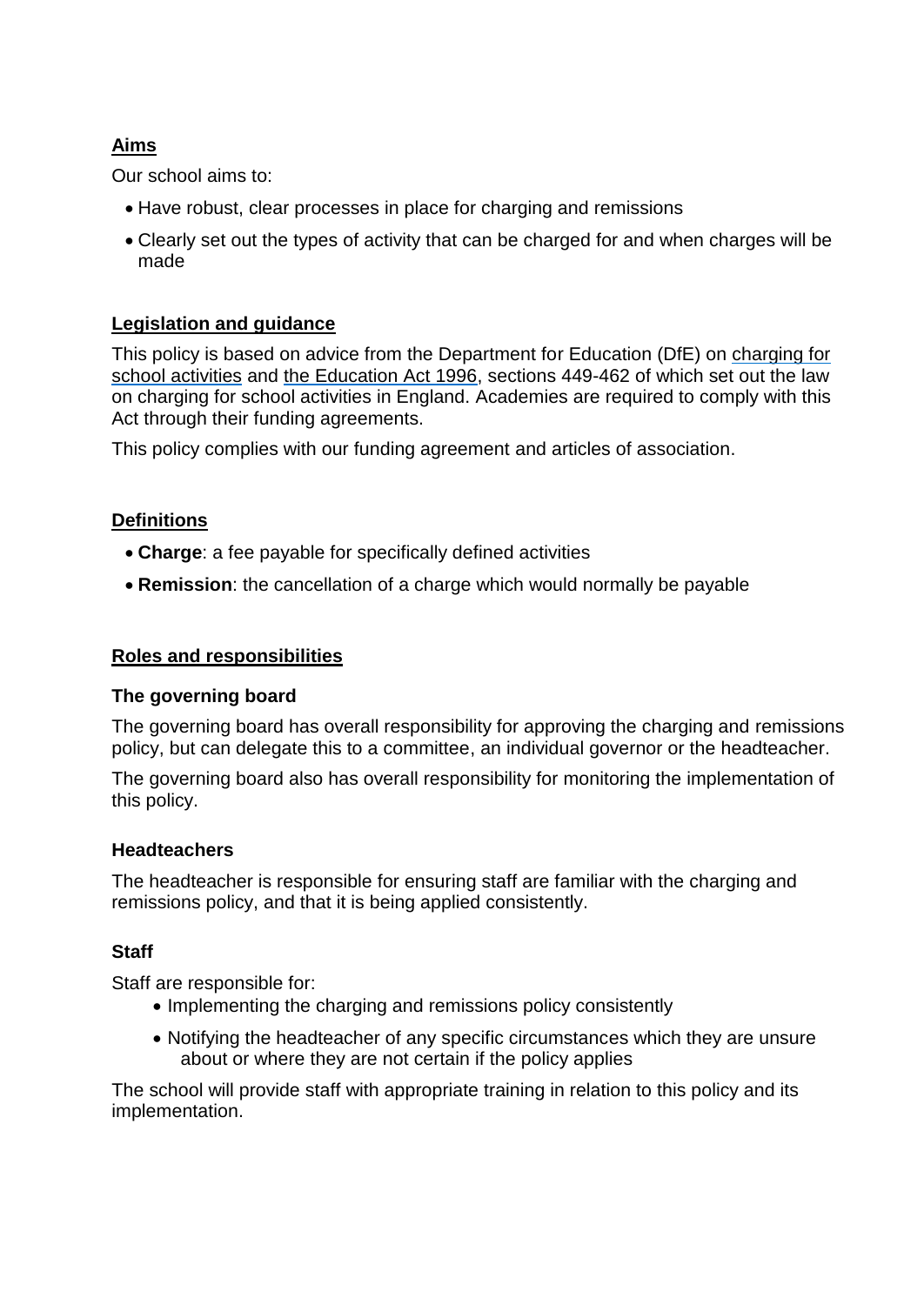## **Parents**

Parents are expected to notify staff or the headteacher of any concerns or queries regarding the charging and remissions policy.

## **Where charges cannot be made**

Below we set out what we **cannot** charge for:

## **Education**

- Admission applications
- Education provided during school hours (including the supply of any materials, books, instruments or other equipment)
- Education provided outside school hours if it is part of:
- The national curriculum
- A syllabus for a prescribed public examination that the pupil is being prepared for at the school
- Religious education
- Instrumental or vocal tuition, for pupils learning individually or in groups, unless the tuition is provided at the request of the pupil's parent (using DPA).
- Entry for a prescribed public examination if the pupil has been prepared for it at the school
- Examination re-sit(s) if the pupil is being prepared for the re-sit(s) at the school

## **Transport**

- Transporting registered pupils to or from the school premises, where the local authority has a statutory obligation to provide transport
- Transporting registered pupils to other premises where the governing board or local authority has arranged for pupils to be educated
- Transport that enables a pupil to meet an examination requirement when he or she has been prepared for that examination at the school
- Transport provided in connection with an educational visit

## **Residential visits**

- Education provided on any visit that takes place during school hours
- Education provided on any visit that takes place outside school hours if it is part of:
	- The national curriculum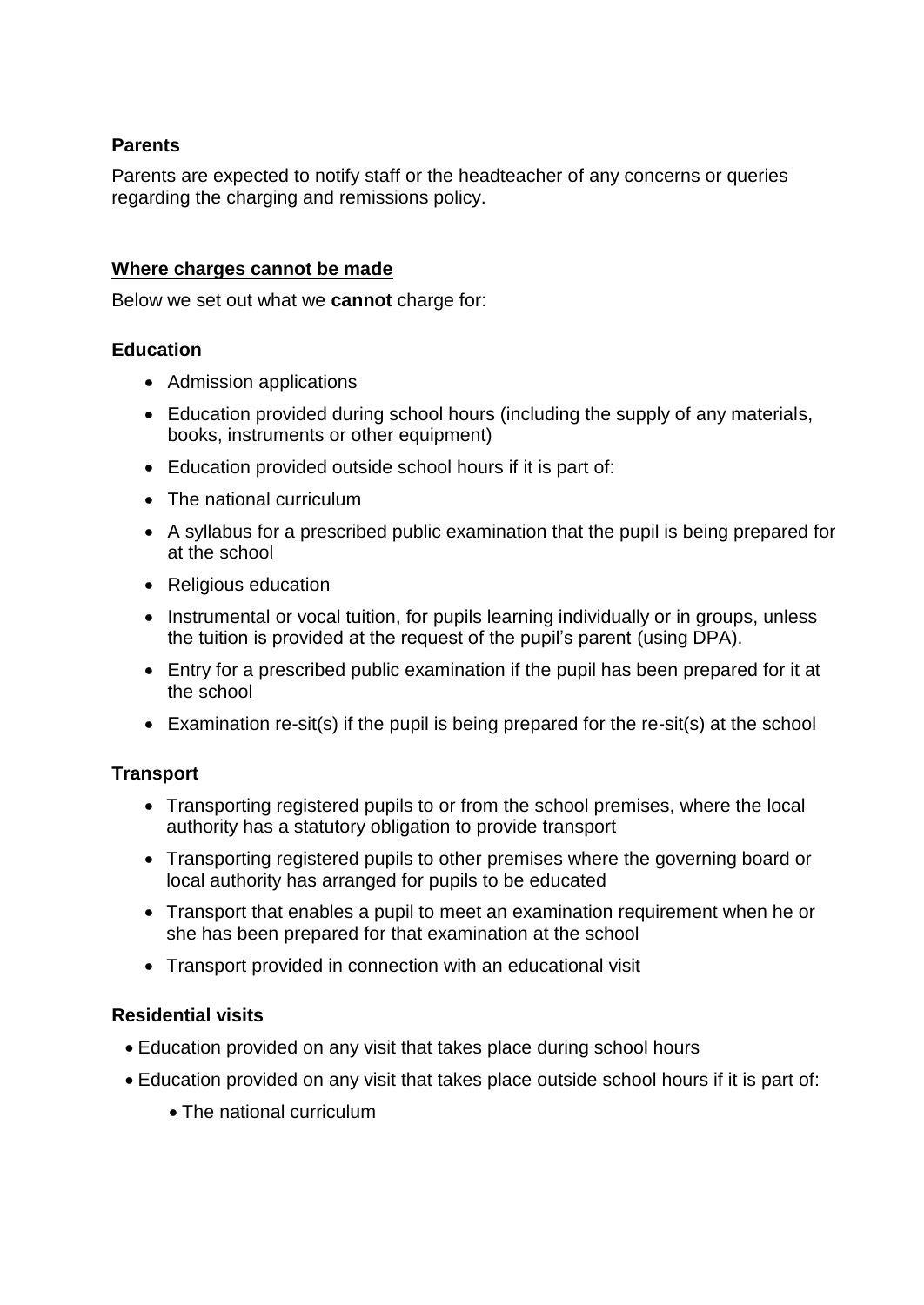- A syllabus for a prescribed public examination that the pupil is being prepared for at the school
- Religious education
- Supply teachers to cover for those teachers who are absent from school accompanying pupils on a residential visit

#### **Where charges can be made**

Below we set out what we **can** charge for:

#### **Education**

- Any materials, books, instruments or equipment, where the child's parent wishes him or her to own them
- Optional extras (see section 6.2)
- Music and vocal tuition, in limited circumstances (see section 6.3)
- Certain early years provision
- Community facilities
- Examination re-sit(s) if the pupil is being prepared for the re-sit(s) at the school **and** the pupil fails, without good reason, to meet any examination requirement for a syllabus

## **Optional extras**

We are able to charge for activities known as 'optional extras'. In these cases, schools can charge for providing materials, books, instruments or equipment. The following are optional extras:

- Education provided outside of school time that is not part of:
- The national curriculum
- A syllabus for a prescribed public examination that the pupil is being prepared for at the school
- Religious education
- Examination entry fee(s) if the registered pupil has not been prepared for the examination(s) at the school
- Transport (other than transport that is required to take the pupil to school or to other premises where the local authority or governing board has arranged for the pupil to be provided with education)
- Board and lodging for a pupil on a residential visit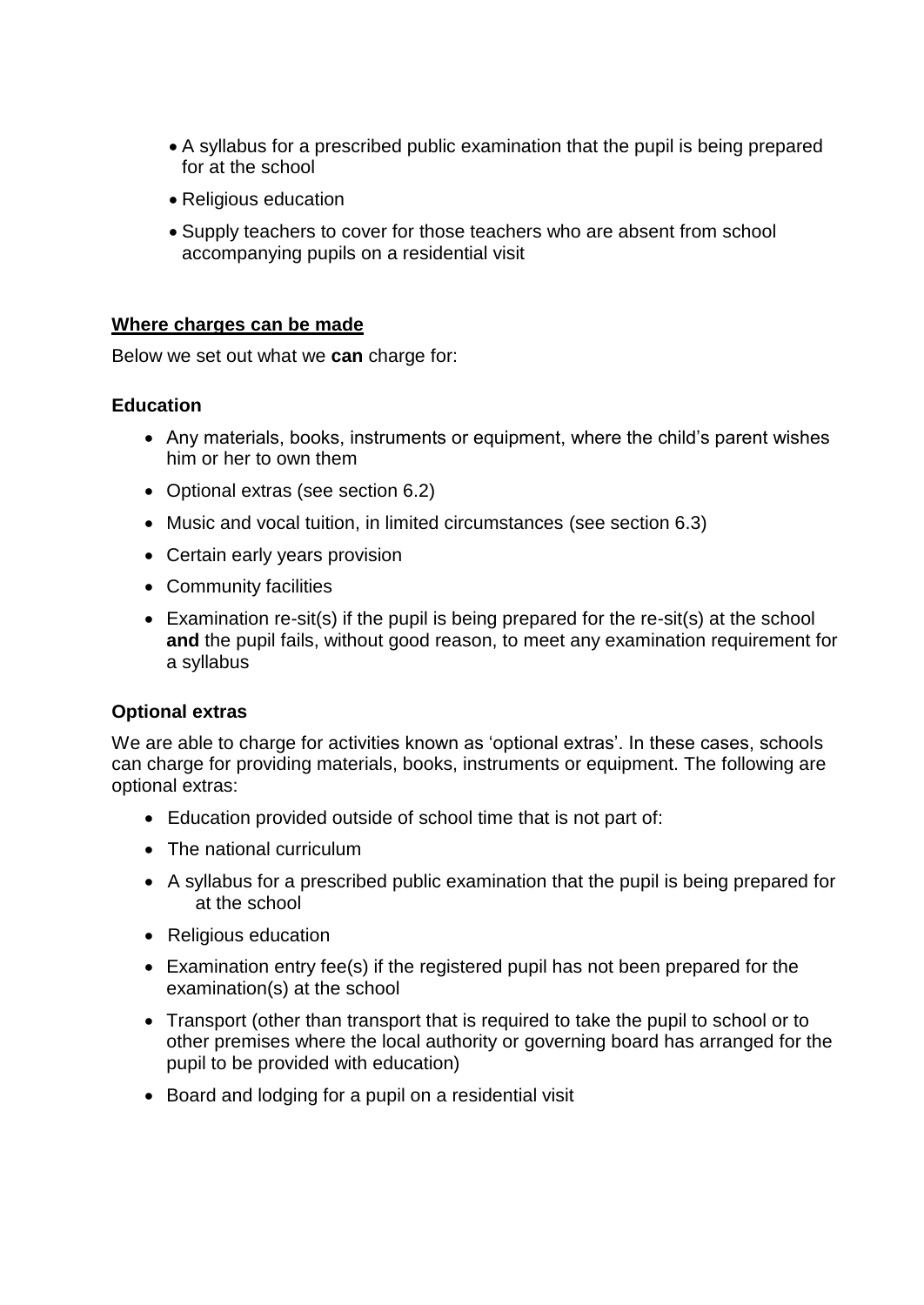- Extended day services offered to pupils (such as breakfast clubs, after-school clubs, tea and supervised homework sessions)
- Practical subjects
- Wilful damage, neglect or loss of school property and/or third party property (including premises, furniture, equipment, books or materials), the charge to be the cost of replacement or repair at the discretion if the Headteacher.

When calculating the cost of optional extras, an amount may be included in relation to:

- Any materials, books, instruments or equipment provided in connection with the optional extra
- The cost of buildings and accommodation
- Non-teaching staff
- Teaching staff engaged under contracts for services purely to provide an optional extra (including supply teachers engaged specifically to provide the optional extra)
- The cost, or an appropriate proportion of the costs, for teaching staff employed to provide tuition in playing a musical instrument, or vocal tuition, where the tuition is an optional extra

Any charge made in respect of individual pupils will not be greater than the actual cost of providing the optional extra activity, divided equally by the number of pupils participating.

Any charge will not include an element of subsidy for any other pupils who wish to take part in the activity but whose parents are unwilling or unable to pay the full charge.

In cases where a small proportion of the activity takes place during school hours, the charge cannot include the cost of alternative provision for those pupils who do not wish to participate.

Parental agreement is necessary for the provision of an optional extra which is to be charged for.

## **Music tuition**

Schools can charge for vocal or instrumental tuition provided either individually or to groups of pupils, provided that the tuition is provided at the request of the pupil's parent.

Charges may not exceed the cost of the provision, including the cost of the staff giving the tuition.

Charges cannot be made:

- If the teaching is an essential part of the national curriculum
- If the teaching is provided under the first access to the Key Stage 2 instrumental and vocal tuition programme
- For a pupil who is looked after by a local authority

## **Residential visits**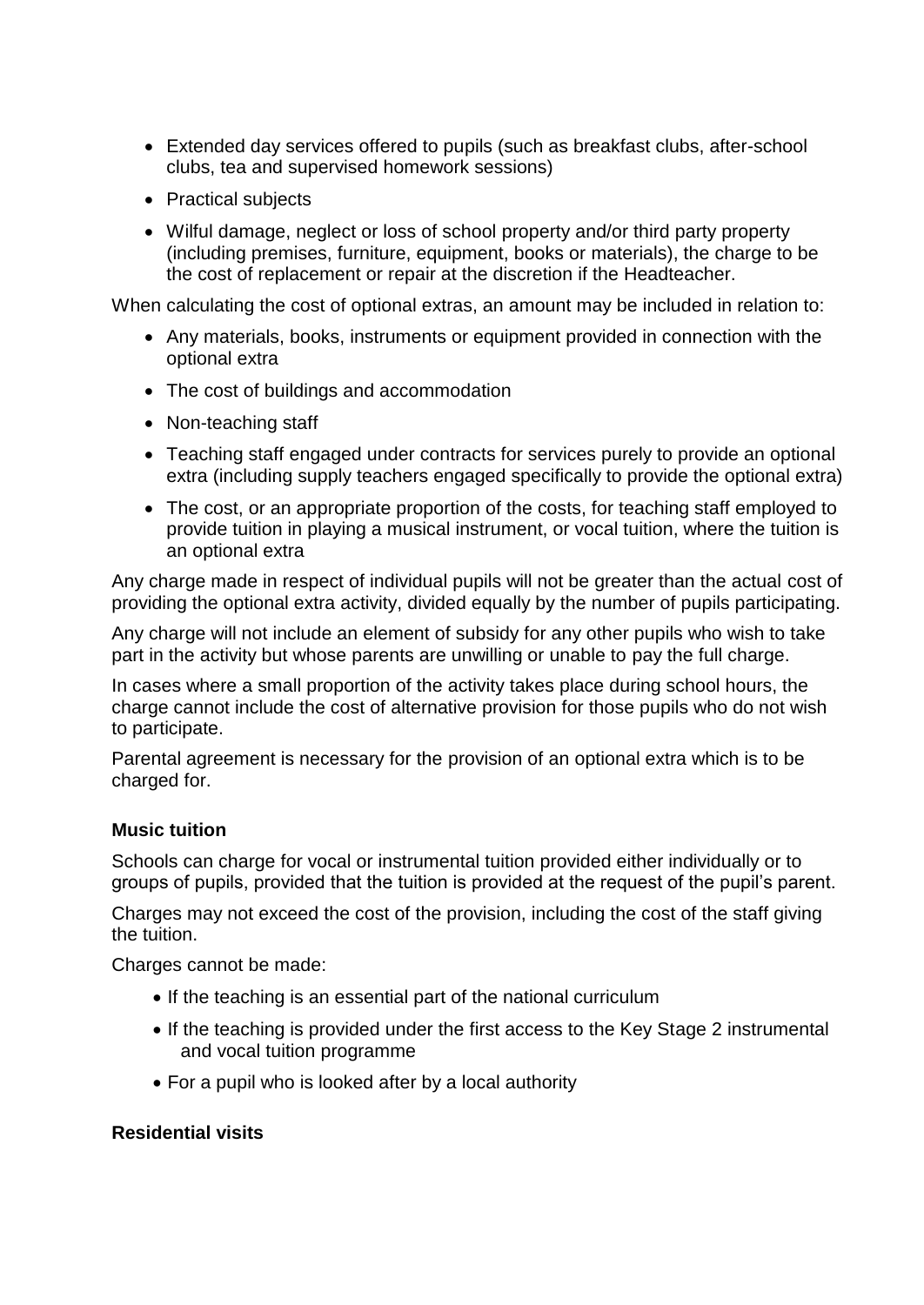We can charge for board and lodging on residential visits, but the charge must not exceed the actual cost.

#### **Voluntary contributions**

As an exception to the requirements set out in section 5 of this policy, the school is able to ask for voluntary contributions from parents to fund activities during school hours which would not otherwise be possible.

There maybe some activities for which the school may ask parents for voluntary contributions ie. School trips within a curriculum area, support educational trips and visits to sporting activitie and associated travel costs..

#### **There is no obligation for parents to make any contribution, and no child will be excluded from an activity if their parents are unwilling or unable to pay**.

If the school is unable to raise enough funds for an activity or visit then it will be cancelled.

## **Remissions**

In some circumstances the school may not charge for items or activities. This will be at the discretion of the governing board and will depend on the activity in question.

#### **Remissions for residential visits**

Parents who can prove they are in receipt of any of the following benefits will be exempt from paying the cost of board and lodging for residential visits if the visit is designed to fulfil a statutory requirement:

- >Income Support
- Income-based Jobseeker's Allowance
- Income-related Employment and Support Allowance
- Support under part VI of the Immigration and Asylum Act 1999
- > The quaranteed element of Pension Credit
- Child Tax Credit (provided that Working Tax Credit is not also received and the family's annual gross income does not exceed £16,190)
- Working Tax Credit run-on (this is paid for 4 weeks after an individual stops qualifying for Working Tax Credit)
- Universal Credit (if the application was made on or after 1 April 2018, the family's income must be less than £7,400 per year – after tax and not including any benefits)

Parents/carers who are in receipt of the above and believe that they qualify for this remission must apply in writing to the Headteacher. Complete confidence will be observed in all such matters.

For non-residential visits fulfilling a statutory requirement or occurring during school hours the school will invite a voluntary contribution from parents/carers to meet the cost.